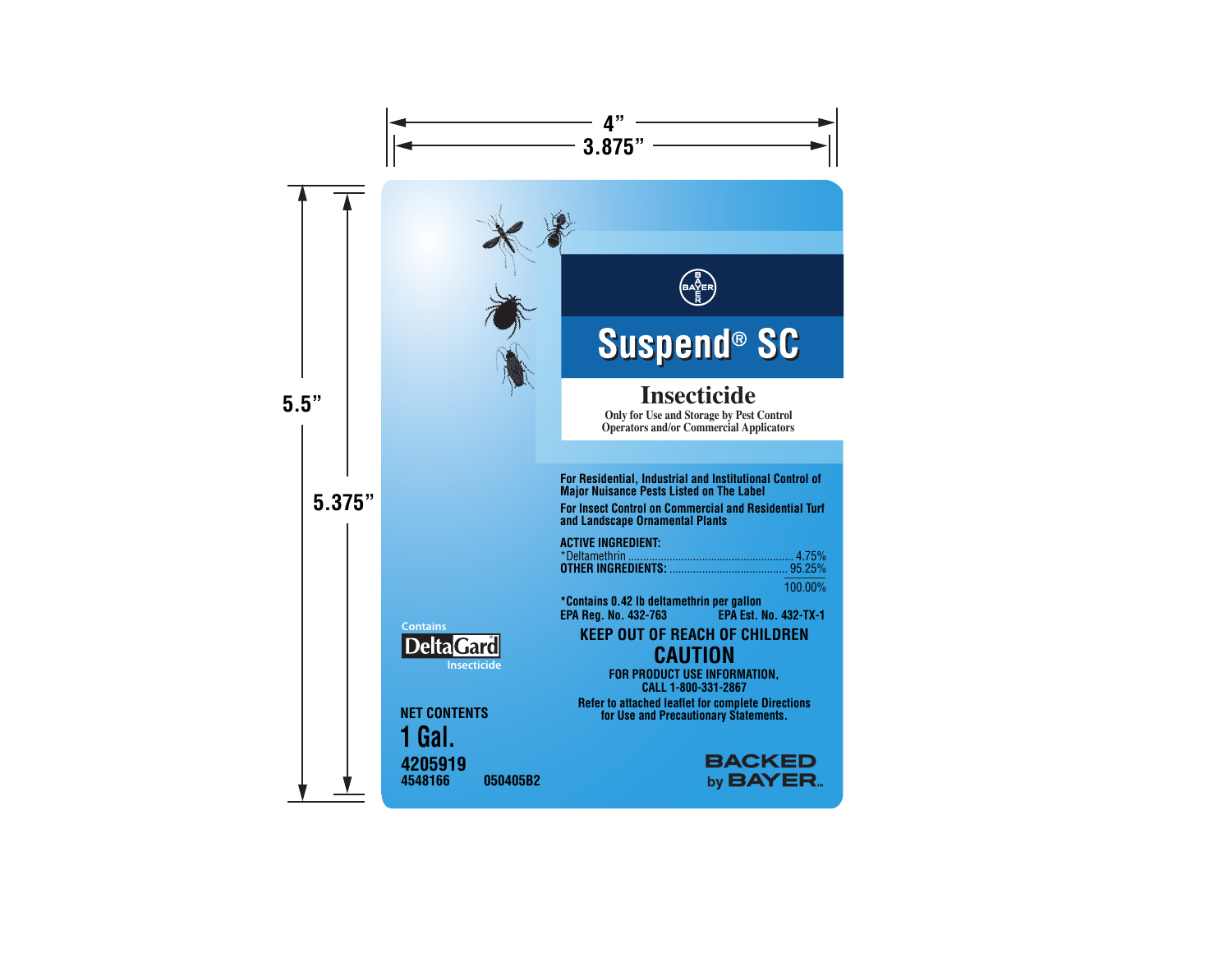**Turfgrass Applications:** Suspend SC controls a broad spectrum of insects on turfgrasses and ornamental plants in outdoor areas such as athletic fields, recreational areas, residential landscapes, parks, and public and commercial sites such as around institutional commercial and industrial buildings.

Uniform coverage is essential. Begin applications when pests are evident. Apply Suspend SC as a broadcast application using a conventional hydraulic boom-type sprayer or other suitable equipment for turfgrass pests according to the rates listed in the Application Rates for Turfgrass Sites table. Apply using a minimum of 2 gallons of water per 1000 sq. ft. Higher volumes (4 to 10 gallons of water per 1000 sq. ft.) may be needed for adequate coverage of dense turfgrass canopies and/or turfgrasses maintained under high mowing heights. Allow sufficient time for the application to dry before allowing pets or people to enter treatment area.

Target insects must be exposed to the insecticide to be controlled. For optimum control of surface-feeding insects, delay irrigation or mowing for 24 hours after application. For subsurface-feeding insects, irrigate with 0.25 to 0.5 inch of water immediately after application.

drilling and then injecting the suspension or foam with a suitable directional injector into the damaged wood or wall voids. All treatment holes drilled in construction elements in commonly occupied areas of structures must be securely plugged.

Termite carton nests in building voids may be injected with 0.06% suspension or foam using a pointed injection tool. Multiple injection points to varying depths may be necessary. It is desirable to physically remove carton nest material from building voids when such nests are found.

Application to attics, crawl spaces, unfinished basements, or man-made voids may be made with a coarse fan spray of 0.06% suspension to control exposed worker and winged reproductive forms of termites. For control of swarming or reproductive stages of termites, apply a 0.06% suspension to the swarm or area on which they collect.

The purpose of such applications of Suspend SC is to kill workers or winged reproductive forms which may be present at the time of treatment. Such applications are not a substitute for mechanical alteration, soil treatment or foundation treatment but are merely a supplement.

Do not apply solution until location of heat or air conditioning ducts, vents, water and sewer lines and electrical conduits are known and identified. When located, applications may be made around these structures. However, caution must be taken to avoid contamination of these structural elements and airways.

For control of above-ground termites inside trees, utility poles, fencing and decking materials and similar structural members, drill to find the interior infested cavity and inject 0.06% suspension or foam using an appropriate treatment tool with a splashback guard. Termite carton nests in trees may be injected with 0.06% suspension or foam using a pointed injection tool. Multiple injection points to varying depths may be necessary. It is desirable to physically remove carton nest material from trees when such nests are found. For protection of firewood from carpenter ants and termites, treat soil beneath firewood prior

to stacking with a 0.06% suspension at 1 gallon per 8 square feet to prevent carpenter ant or termite infestation. DO NOT treat firewood with this product.

For control of carpenter ants in houses and other structures, use a 0.06% suspension and apply as a general surface, spot, crack and crevice or wall void application. Apply around doors and windows and other places where carpenter ants may enter the premises. Spray or foam into cracks and crevices through small drilled holes into voids where these ants or their nests are present. Use a sufficient amount of coarse spray or foam to cover the area. Do not exceed 1 gallon of dilute suspension per 1000 square feet of treated surface.

> Baver Environmental Science **(BAYER)** A Business Group of Bayer CropScience LP Bayer Environmental Science 2 T. W. Alexander Drive Research Triangle Park, NC 27709 www.BackedByBaye r.com

For control of carpenter ants inside trees, utility poles, fencing and decking materials and similar structural members, drill to find the interior infested cavity and inject 0.06% suspension or foam using an appropriate treatment tool with a splashback guard.

For control of tunneling carpenter ants in soil, apply a 0.06% suspension as a drench or inject the suspension or foam at intervals of 8 to 12 inches. Establish a uniform vertical barrier at the edge of walls, driveways or other hard surfaces where ants are tunneling beneath the surfaces.

For control of carpenter bees in structures, apply a 0.06% suspension or sufficient volume of foam directly into gallery entrance holes. Following treatment, the entrance holes may be left open 24 hours to be certain that returning adult bees are killed. When there is no activity, the hole may be sealed with a suitable sealant.

**Foam Application Use Directions:** Suspend SC can be converted to a foam and the foam used to treat structural voids to control insect and arthropod pests in walls, under slabs or in other void areas. Mix end-use dilution of Suspend SC with manufacturer's recommended volume of foaming agent. Use the recommended rate suspension converted to a foam to achieve the desired foam expansion ratios. Verify before treatment that the foaming agent is compatible with Suspend SC.

**marsh or stream that drains directly into a coastal marsh. For control of turf insects in New York, a second application may be made after two weeks if target insect activity persists.**

#### **Landscape Ornamental Treatments:**

Suspend SC Insecticide provides control of a wide range of insects on landscape ornamentals. Mix Suspend SC with the required amount of water according to the Application Rates for Ornamentals table below. Thoroughly apply the finished spray to upper and lower leaf surfaces to ensure adequate coverage, but prior to dripping. Be sure to penetrate dense foliage to wet leaves, trunk and branches.

Do not contaminate water, food or feed by storage or disposal. **STORAGE:** Mix as needed. Store in original container in a secured dry storage area. Avoid extremes in temperatures. Prevent cross-contamination with other pesticides and fertilizers. If the container is leaking and/or material is spilled, on floor or paved surfaces, absorb on sawdust or other commercially available absorbing material, sweep up and remove to chemical waste area for your disposal. Concentrate is stable at normal storage temperatures.

Plant safety testing has been conducted on many species of ornamental plants under a wide range of environmental and cultural conditions and no injury has been observed. If local use information is not available, it is advisable to pre-spray a few plants.

**PESTICIDE DISPOSAL:** Wastes resulting from the use of this product may be disposed of on site or at an approved waste disposal facility.

**Only for Use and Storage by Pest Control Operators and/or Commercial**

**CONTAINER DISPOSAL:** [less than one gallon] If empty: Do not reuse this container Securely wrap container in several layers of newspaper and discard in trash or offer for recycling if available. **If partly filled:** Call your local solid waste agency or 1-800- CLEANUP for disposal instructions. Never place unused product down any indoor or outdoor drain.

- **Applicators For Residential, Industrial and Institutional Control of Major Nuisance Pests Listed on The Label**
- **Controls Numerous Pests in and around Households and Other Structures**
- **Will not Damage Paints, Plastics, Fabrics or Other Surfaces Where Water Alone Causes No Damage**
- **For Insect Control on Commercial and Residential Turf and Landscape Ornamental Plants**

#### **ACTIVE INGREDIENT:**

| 100 00% |
|---------|
|         |

\*Contains 0.42 lb deltamethrin per gallon. **EPA Reg. No. 432-763 EPA Est. No. 432-TX-1**

# **Keep out of reach of children. CAUTION**

**Si usted no entiende la etiqueta, busque a alguien para que se la explique a usted en detalle. (If you do not understand the label, find someone to explain it to you in detail.)**

|            | FIRST AID                                                                                                                                                                                                                                        |
|------------|--------------------------------------------------------------------------------------------------------------------------------------------------------------------------------------------------------------------------------------------------|
| If Inhaled | • Move person to fresh air.<br>• If person is not breathing, call 911 or an ambulance, then give artificial respiration,<br>preferably by mouth-to-mouth, if possible.<br>• Call a poison control center or doctor for further treatment advice. |
|            | <b>HOT LINE NUMBER</b>                                                                                                                                                                                                                           |
|            | Have the product container or label with you when calling a poison control center or doctor or going<br>for treatment. You may also contact 1-800-334-7577 for emergency medical treatment.                                                      |

**4205919** 4548174 050405B2

**FOR PRODUCT INFORMATION, CALL TOLL-FREE: 1-800-331-2867.**



# **Suspend ® SC Insecticide**

#### **Application Rates For Turfgrass Sites:**

| <b>Sites</b>                                                                                                                             | Pests                                                                                                                                                                                                                                                                                                   | Rates                                                                                                          | <b>Remarks</b>                                                                                                                                                                                                                                                                                                                                                                                                    |
|------------------------------------------------------------------------------------------------------------------------------------------|---------------------------------------------------------------------------------------------------------------------------------------------------------------------------------------------------------------------------------------------------------------------------------------------------------|----------------------------------------------------------------------------------------------------------------|-------------------------------------------------------------------------------------------------------------------------------------------------------------------------------------------------------------------------------------------------------------------------------------------------------------------------------------------------------------------------------------------------------------------|
| Athletic<br>fields, recre-<br>ational areas,<br>lawns &<br>grounds,<br>residential<br>areas, parks,<br>public and<br>commercial<br>sites | Ants, armyworms,<br>centipedes, chiq-<br>gers, cockroaches,<br>crickets, cut-<br>worms,<br>fleas(adult),<br>grasshoppers,<br>ground beetles,<br>Japanese beetles<br>(adults), leafhop-<br>pers, mealybugs,<br>pillbugs, scorpi-<br>ons, sod web-<br>worms, sowbugs,<br>springtails, spi-<br>ders, ticks | $0.4$ to $0.6$ fl<br>oz/1000 sq. ft<br>or<br>17.5 to 26 fl<br>oz/Acre<br><sub>0r</sub><br>0.06 to 0.08 lb ai/A | Apply when pests<br>become evident.<br>Apply as a broadcast<br>spray in a minimum of 2<br>gallons of water per<br>1000 sq. ft.<br>Delay irrigation or mow-<br>ing for 24 hours after<br>application for optimum<br>control of surface-feed-<br>ers such as cutworms<br>and webworms. For sub-<br>surface - feeders, such<br>as mole crickets, irrigate<br>with $0.25$ to $0.5$ inch of<br>water immediately after |
|                                                                                                                                          | Annual bluegrass<br>weevil (adult), bill-<br>bugs (adult), black<br>turfgrass ataenius<br>(adult), chinch<br>bugs, mites*, mole<br>crickets.                                                                                                                                                            | $0.6$ to $0.9$ fl<br>oz/1000 sq. ft.<br>or<br>26 to 39 fl oz/Acre<br>or<br>0.08 to 0.13lb ai/A                 | application.<br>The addition of a sili-<br>cone surfactant may<br>enhance mole cricket<br>control.                                                                                                                                                                                                                                                                                                                |

#### **\*Suppression Only**

#### **Application Rates For Ornamentals:**

| <b>Sites</b>                                                                                      | <b>Pests</b>                                                                                                                                                                                                                                                                                                                                                                                                                                                                                                                                                                                                                                                                                                                                                                                                                                                                                                               | <b>Rates</b>                         | <b>Remarks</b>                                                                                                                                                                            |
|---------------------------------------------------------------------------------------------------|----------------------------------------------------------------------------------------------------------------------------------------------------------------------------------------------------------------------------------------------------------------------------------------------------------------------------------------------------------------------------------------------------------------------------------------------------------------------------------------------------------------------------------------------------------------------------------------------------------------------------------------------------------------------------------------------------------------------------------------------------------------------------------------------------------------------------------------------------------------------------------------------------------------------------|--------------------------------------|-------------------------------------------------------------------------------------------------------------------------------------------------------------------------------------------|
| Landscape<br>ornamentals<br>includina<br>trees,<br>shrubs.<br>evergreens<br>and foliage<br>plants | Adelgids, ants, aphids, azalea lace<br>bugs, bagworms, boxelder bugs,<br>cankerworms, cardamom thrips.<br>cockroaches, crickets, elm leaf bee-<br>tles, elm spanworms, European<br>pine sawflies, fall webworms, flea<br>beetles, flies, fungus gnats,<br>grasshoppers, greenstriped maple-<br>worm, Gypsy moth (larvae),<br>imported willow leaf beetles,<br>Japanese beetles (adults)*, June<br>beetles (adults), lace bugs, leaf-<br>feeding caterpillars, leafhoppers,<br>leaf rollers, loopers, leaf skeletoniz-<br>ers, mealybugs, midges, mimosa<br>webworms, mites**, orangestriped<br>oakworms, pillbugs, pine shoot<br>beetles, pine tip moths, pinyon<br>spindlegall midges, plant bugs, red-<br>humped caterpillar, red imported<br>fire ants, sawfly larvae, sowbugs,<br>spiders, springtails, spanworms,<br>scale insects (crawlers), tent cater-<br>pillars, ticks, webworms, vellow-<br>necked caterpillar | 4 to 8 oz/100<br>gallons of<br>water | Apply when pests<br>become evident.<br>Thorough coverage<br>is required for best<br>results. Apply with<br>sufficient water to<br>ensure coverage of<br>upper and lower<br>leaf surfaces. |
| **Suppression only.<br>NOTES:                                                                     | *Will provide anti-feedant properties on treated ornamentals against Japanese beetles.<br>1. DO NOT apply Suspend SC through any type of irrigation system.<br>2. DO NOT apply this product to edible crops.<br>3. DO NOT apply this product in hospital patient rooms while occupied or in any rooms<br>occupied by the elderly or infirm.<br>4 DO NOT annly in classrooms when in use                                                                                                                                                                                                                                                                                                                                                                                                                                                                                                                                    |                                      |                                                                                                                                                                                           |

5. DO NOT apply to institutions (including libraries, sport facilities, etc.) in the immediate

area when occupants are present.

**Tank Mixing:** Suspend SC Insecticide has been found to be compatible with many commonly used pest control and fertilizer products. When tank-mixing Suspend SC, observe all restrictions and precautions and limitations which appear on the label of each product. For any tank-mixture which has not been previously tested, mix the correct proportion of products and water in a quart jar to ensure proper physical compatibility of the mixture. Tank mixtures of Suspend SC with silicone surfactants may improve the control of some insects. **NOTE: In New York State, product may not be applied to turf within 100 feet of a coastal**

#### **STORAGE & DISPOSAL**

[Non-Refillable] Triple rinse (or equivalent) then offer for recycling or reconditioning, or puncture and dispose of in a sanitary landfill, or by incineration, or if allowed by State and local authorities, by burning. If burned, stay out of smoke. [Refillable] Replace the dry disconnect cap if applicable, and seal all openings which have been opened during use. Return the empty container to a collection site designated by Bayer Environmental Science. If the container has been damaged and cannot be returned according to the recommended procedures, contact the Customer Service Department at 1-800-843-1702 to obtain proper handling instructions.

#### **IMPORTANT: READ BEFORE USE**

Read the entire Directions for Use, Conditions, Disclaimer of Warranties and Limitations of Liability before using this product. If terms are not acceptable, return the unopened product container at once.

By using this product, user or buyer accepts the following conditions, disclaimer of warranties and limitations of liability.

**CONDITIONS:** The directions for use of this product are believed to be adequate and should be followed carefully. However, because of manner of use and other factors beyond Bayer Environmental Science's control, it is impossible for Bayer Environmental Science to eliminate all risks associated with the use of this product. As a result, crop injury or ineffectiveness is always possible. All such risks shall be assumed by the user or buyer. **DISCLAIMER OF WARRANTIES:** BAYER ENVIRONMENTAL SCIENCE USA LP MAKES NO OTHER WARRANTIES, EXPRESS OR IMPLIED, OF MERCHANTABILITY OR OF FITNESS FOR A PARTICULAR PURPOSE OR OTHERWISE, THAT EXTEND BEYOND THE STATEMENTS MADE ON THIS LABEL. No agent of Bayer Environmental Science is authorized to make any warranties beyond those contained herein or to modify the warranties contained herein. Bayer Environmental Science disclaims any liability whatsoever for special, incidental or consequential damages resulting from the use or handling of this product. **LIMITATIONS OF LIABILITY:** THE EXCLUSIVE REMEDY OF THE USER OR BUYER FOR ANY AND ALL LOSSES, INJURIES OR DAMAGES RESULTING FROM THE USE OR HANDLING OF THIS PRODUCT, WHETHER IN CONTRACT, WARRANTY, TORT, NEGLIGENCE, STRICT LIA-BILITY OR OTHERWISE, SHALL NOT EXCEED THE PURCHASE PRICE PAID, OR AT BAYER ENVIRONMENTAL SCIENCE'S ELECTION, THE REPLACEMENT OF PRODUCT. © 2007 Bayer CropScience LP

Suspend and DeltaGard are registered trademarks of Bayer. Backed by Bayer is a trademark of Bayer.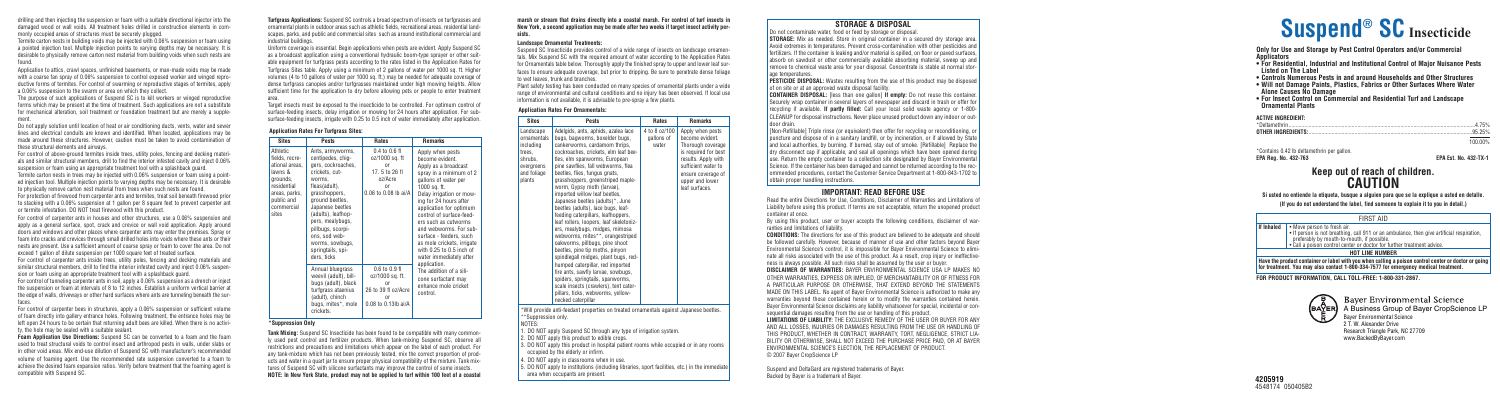### **PRECAUTIONARY STATEMENTS**

**CAUTION**

# **Hazards To Humans & Domestic Animals**

Harmful if inhaled. Avoid breathing vapor or spray mist. Contact with product may result in transient tingling and reddening of the skin. Remove contaminated clothing and wash before reuse.

#### **Environmental Hazards**

This product is extremely toxic to fresh water and estuarine fish and invertebrates. Do not apply directly to water, to areas where surface water is present or to intertidal areas below the mean high water mark. Use with care when applying in areas adjacent to any body of water. Do not contaminate water when cleaning equipment or when disposing of equipment washwater. This pesticide is highly toxic to bees exposed to direct treatment. Do not apply or allow it to drift to crops or weeds on which bees are actively foraging.

#### **Physical & Chemical Hazards**

Do not use water-based sprays of Suspend SC Insecticide in conduits, motor housings, junction boxes, switch boxes, or other electrical equipment because of possible shock hazard.

#### **DIRECTIONS FOR USE**

**It is a violation of Federal Law to use this product in a manner inconsistent with its labeling.**

Not for use on turf being grown for sale or other commercial use as sod, or for commercial seed production, or for research purposes.

#### **GENERAL INFORMATION:**

Suspend SC is a suspended concentrate insecticide containing 0.42 lb active ingredient per gallon. Suspend SC is designed for use both indoors and outdoors and will provide effective knockdown and long residual control of the pests listed on this label.

**Mixing Instructions:** Suspend SC Insecticide is intended to be mixed with water and applied with hand pressurized or power operated sprayers, such as Actisol® or similar equipment, as a coarse spray or with conventional hydraulic boom-type sprayer or other suitable equipment for outdoor broadcast applications. Shake container well before using. When diluting, it is recommended to add approximately half the water to the spray tank, then add the proper amount of Suspend SC Insecticide in accordance with the rates in the appropriate Application Rate table. Agitate, then add the remaining water slowly to avoid excess foam. Thoroughly agitate the sprayer before using to insure proper suspension. If spraying is interrupted when using a back-pack or hand-held spray equipment, reinvert sprayer before use. If spray screens are used, they should be 50 mesh or larger. Dilute Suspend SC Insecticide only with water. Prepare spray solution when ready to make applications.

**Tank Mixing:** Suspend SC Insecticide may be tank-mixed with other currently registered pesticides unless expressly prohibited by the product label. A small volume mixing test with other products is recommended to ensure compatibility. Observe all restrictions and precautions, which appear on the labels of these products.

**Application Methods:** For indoor uses this product may be applied as crack and crevice, spot, general surface treatments. For residential building and structures apply only as a crack and crevice or spot treatment. Treat where pests are found or normally occur. For general pest control outdoors see this section for additional methods of application.

**Crack and Crevice Applications:** Use a low pressure system with a pinpoint or variable pattern nozzle to apply the spray mixture to areas such as floors, cracks and crevices in and around baseboards, walls, expansion joints, areas around water and sewer pipes, and voids formed by equipment or appliances.

Treatments may be applied at 21-day intervals or as necessary to maintain adequate control. Remove pets and cover aquariums and terrariums before spraying. Do not apply to classrooms when in use. Do not use in aircraft cabins.

Treat specific areas that insect inhabit or where they are frequently found. Use 0.25 to 1.5 fluid ounces of Suspend SC in sufficient amount of water and apply to adequately cover 1000 square feet. Do not allow dripping or run-off to occur. Under conditions of severe pest infestation, when quick knockdown and/or longer residual control is desired, use 1.5 ounces of 0.06% Suspend SC per 1,000 sq. ft.

**Perimeter Treatments:** To help prevent infestation of buildings, apply Suspend SC Insecticide where pests are active and may find entrance. It is recommended to treat a band of soil or lawn up to 6 - 10 feet wide around and adjacent to buildings and treat the building foundation to a height of 2 to 3 feet. Apply as a coarse spray at the rate of 0.25 to 1.5 fl oz of Suspend SC Insecticide in sufficient amount of water. (See Mixing Directions for Perimeter

**Premise Pest Control: Cockroaches, Ants, Crickets, Silverfish, Firebrats, Centipedes, Millipedes, Cloth Moths, Earwigs, Pillbugs, Sowbugs, Scorpions and Spiders:** Apply as a coarse, low pressure spot or crack and crevice spray to areas that these pests normally inhabit. Pay particular attention to dark corners of rooms and closets; floor drains; cracks and crevices in walls; along and behind baseboards; beneath and behind sinks, stoves, refrigerators, and cabinets; around plumbing and other utility installations; doors, windows and in attics and crawl spaces. Applications may be made to floor surfaces along baseboards and around air ducts. Let surfaces dry before allowing children or pets to contact surfaces.

**Pantry Pest Control:** To kill adult and accessible stages of insect pests such as **Lesser Grain Borers, Grain Weevils, Flour Beetles, Saw-toothed Grain Beetles, Cigarette Beetles, Merchant Grain Beetles, Angoumois Grain Moths, Mediterranean Flour Moths, Indian Meal Moths, Grain Mites and Spider Mites:** Make applications to cupboards, shelving and storage areas. Remove all foodstuffs, all utensils, shelf paper and other objects before spraying. Allow all treated surfaces to dry and cover shelves with clean paper prior to replacing foodstuffs, utensils or other items. Any foodstuff accidentally contaminated with any spray solution should be discarded.

**Non-Food/Non-Feed Areas:** Examples of non-food/non-feed areas include garbage rooms, lavatories, floor drains (to sewers), entries and vestibules, offices, locker rooms, machine rooms, boiler rooms, mop closets and storage (after packaging, canning or bottling). All areas that insects inhabit or through which insects may enter should be treated. **General Surface Applications:** Do not use this application method in the food/feed handling areas of the facility when the facility is in operation or foods/feeds are exposed. Do not apply directly to food/feed products. Cover or remove all food/feed processing and/or handling equipment during application. After application in food/feed processing plants, cafeterias and similar facilities, wash all equipment, benches, shelving and other surfaces which food/feed will contact. Clean food/feed handling or processing equipment and thoroughly rinse with clean, fresh water. After application in bakeries, clean all food contact surfaces thoroughly with appropriate equipment.

**Crawling and Flying Insect Pests (such as flies, gnats, midges, mosquitoes, cockroaches, ants and silverfish):** Apply directly to walls, ceilings, window screens and other resting areas as a residual surface treatment. May be used inside residential buildings, as well as in and around carports, garages, storage sheds, unoccupied horse stables and pet kennels. **Ants:** (including Pharaoh Ants): Apply to trails, around doors and windows and other areas where ants inhabit or enter premises.

**Spot or Crack & Crevice Applications:** Except in federally inspected meat and poultry plants, spot or crack and crevice applications may be made while the facility is in operation provided exposed food is covered or removed from area being treated prior to application. Do not apply directly to food or food-handling surfaces. In the home, do not allow spray to contact food/feed surfaces. If it does, clean surfaces with soap and water

**Bedbugs and Lice:** Remove linens and wash before reuse. Apply to mattresses, especially tufts, folds, and edges until moist. Apply to the interior of the frame. Allow to dry before remaking bed.

**Carpet Beetles, Fleas and Ticks:** A total integrated pest management program is recommended. It is suggested that infested areas be thoroughly vacuumed prior to treatment. These areas include all carpet, upholstered furniture, baseboards and other indoor areas fre-

ed with an EPA registered fumigant according to the manufacturer's label recommendations when inaccessible areas exist. To help prevent infestation of these structures, apply Suspend SC Insecticide as a perimeter treatment where pests are active and may find entrance. It is recommended to treat a band of soil or lawn up to 6-10 feet wide around and adjacent to structures and treat the foundation to a height of 2 to 3 feet. Mix 0.25-1.5 fl. oz. of Suspend SC Insecticide with water to make 1 gallon of solution. Apply as a coarse spray at a rate of 1 gallon per 1000 sq. ft. Thoroughly and uniformly wet the barrier area but do not allow runoff to occur.

#### **GENERAL PEST CONTROL OUTDOORS**

Use Suspend SC to control outdoor pests by application as either a perimeter treatment, residual spray or broadcast application to lawns, grounds and ornamental plantings.

**Treatment Sites:** When used in accordance with label directions, Suspend SC may be applied as a perimeter treatment or as a residual spray around residential and non-residential settings. Begin applications when pests are noticed.

**Spot Applications:** Use a low pressure system with a fan-type nozzle to uniformly apply spot treatments in and around cupboards, and between, beneath and behind equipment or appliances. For control of carpet beetles, fleas and ticks indoors, apply as a coarse, low pressure crack and crevice spot treatment to problem areas and infested habitats. Do not treat entire floor, carpet or floor coverings. Do not apply as a space spray. Application to furniture should be restricted to areas where prolonged contact by humans will not occur. Care should be taken to limit spot treatment to pet beds and infested floor coverings.

> **Residual Spray:** Apply Suspend SC as a coarse low-pressure spray at the rate of 0.75 to 1.5 fl oz to surfaces of buildings, porches, screens, window frames, eves, patios, refuse dumps, garages and lawns.

quented by pets. The vacuum cleaner bag should be discarded in an outdoor trash container upon completion. Pet bedding should be cleaned or replaced. Apply Suspend SC as a uniform coarse low-pressure spot or crack and crevice treatment to areas where these pests normally inhabit. Care should be taken to limit spot treatments to pet bedding and its surrounding area, infested floor coverings and pest habitats. Do not treat entire area of floor, carpet or floor coverings. Use a dust such as Deltadust<sup>®</sup> in areas around electrical equipment. Do not apply as a space spray. Restrict applications to furniture where no prolonged contact by humans will occur. Do not allow people or pets to contact treated areas until spray has dried. This product can be used with an Insect Growth Regulator (IGR). Effective flea control includes controlling the source of flea infestations. This can require treatment of pets with a product registered by EPA for such use and treating outside areas frequented by pets. Suspend SC can also be applied out-of-doors for flea control. Do NOT treat pets with this product.

**Pet Kennels:** For residual control of crawling and flying insects in and around these structures, apply as a general surface and/or crack and crevice spray. Optimal control results if facilities to be treated are clean and if the exterior perimeter is concurrently treated with Suspend SC. Apply only to areas of facility where animals are not present. Allow spray to dry before allowing re-entry of animals into treated areas. Do not apply to animal feed or watering equipment.

**Food/Feed Handling Establishments:** For control of all labeled pests, applications are permitted in food/feed and non-food/non-feed areas of food/feed handling and processing establishments as a general surface, spot or crack and crevice treatment. Food/Feed handling establishments are defined as places other than private residences in which exposed food/feed is held, processed, prepared or served. Included also are areas for receiving, storing, packing (canning, bottling, wrapping, boxing), preparing, edible waste storage and enclosed processing systems (mills, dairies, edible oils, syrups) of food/feed. Serving areas where food/feed is exposed and the facility is in operation are also considered food/feed areas.

**GRAIN BINS AND WAREHOUSES:** Dilute 0.25-1.5 fl. oz. of Suspend SC Insecticide with water to make 1 gallon of solution. Apply finished spray to equipment, wall and floor surfaces of grain bins and warehouses at the rate of 1 gallon per 1000 sq. ft. prior to storing or handling grain. Do not allow run-off to occur. Application should be made only after equipment bins and buildings have been thoroughly cleaned. Empty bins or warehouses should be fumigat-

Application below). Use an adequate volume to thoroughly and uniformly wet the barrier area but do not allow run-off to occur.

**Fleas and Ticks:** Apply Suspend SC as a coarse wet spray to areas where fleas and ticks are most likely to be found, such as but not limited to, dog houses, kennels, runways, cracks and crevices in sidewalks, paths or patios, under plants, shrubs, bushes, trees, or other shaded, moist areas where pests may rest.

**Fire Ants:** Apply Suspend SC as a drench. Dilute 1.5 oz per one gallon of water. Gently sprinkle 1 to 2 gallons of the diluted insecticide over the surface of each mound and surrounding area to a 2-foot diameter. For best results, apply in cool weather, 65 to 80°F or in early morning or late evening hours. Treat new mounds as they appear. Pressurized sprays may disturb the ants and cause migration, reducing product effectiveness.

**Wood-Infesting Insects:** For control of wood-infesting beetles on surfaces in homes and other structures, apply a 0.06% suspension of Suspend SC. For treatment of small areas, apply by brushing or spraying the suspension evenly on wood surfaces. For large or overhead areas of homes, apartment buildings, etc., apply as a coarse spray to thoroughly cover the area. Cover all surfaces below the area being sprayed with plastic sheeting or other material which can be disposed of by placing in trash if contamination from dripping occurs. Sprayed surfaces should be avoided until the treated area is completely dry.

For control of above-ground termites and wood-infesting beetles in localized areas, apply a 0.06% suspension or sufficient volume of foam of Suspend SC to voids and galleries in damaged wood and in spaces between wooden structural members and between the sill plate and foundation where wood is vulnerable. Applications may be made to inaccessible areas by

| <b>Application Rates</b>                                                                                                                                                                                                                                                                                                                                                                         |                                                           |                                                                            |  |  |
|--------------------------------------------------------------------------------------------------------------------------------------------------------------------------------------------------------------------------------------------------------------------------------------------------------------------------------------------------------------------------------------------------|-----------------------------------------------------------|----------------------------------------------------------------------------|--|--|
| <b>Pests</b>                                                                                                                                                                                                                                                                                                                                                                                     | <b>Concentration of</b><br>Active Ingredient <sup>1</sup> | <b>Dilution Rate<sup>2</sup></b>                                           |  |  |
| ants, carpet beetles, firebrats, fleas,<br>gnats, midges, centipedes, milli-<br>pedes, pantry pests, silverfish, ticks<br>(indoors)                                                                                                                                                                                                                                                              | $0.01\% - 0.03\%$ w/w                                     | $0.25 - 0.75$ fl oz/gal<br>12.5-37.5 fl oz/50 gals<br>25-75 fl oz/100 gals |  |  |
| Bees, bedbugs, boxelder bugs, fleas<br>(outdoors), ticks (outdoors), cecid<br>flies, cockroaches, crickets, flies<br>(including such flies as stable,<br>house, cluster and horseflies), elm.<br>leaf beetles, ground beetles, moths,<br>midges, hornets, killer bees, lice,<br>mosquitoes, Multicolored Asian<br>Lady Beetle, pillbugs, scorpions,<br>sowbugs, spiders, yellowjackets,<br>wasps | $0.03\% - 0.06\%$ w/w                                     | $0.75-1.5$ fl oz/gal<br>37.5-75 fl oz/50 gals<br>75-150 fl oz/100 gals     |  |  |
| Termites (formosan & Eastern sub-<br>terranean - localized control only)                                                                                                                                                                                                                                                                                                                         | $0.06\%$ w/w                                              | 1.5 fl $oz$ gal<br>75 fl oz/50 gals<br>150 fl oz/100 gals                  |  |  |
| Carpenter ants                                                                                                                                                                                                                                                                                                                                                                                   | $0.03\%$ w/w                                              | $0.75$ fl oz/gal<br>37.5 fl oz/50 gals<br>75 fl oz/100 gals                |  |  |

rate. In addition, more frequent applications may be needed on concrete surfaces.

| <sup>2</sup> 0.25 fl. oz = 7.5 milliliters<br>0.75 fl. oz = 22.7 milliliters<br>1.5 fl. oz = 45.4 milliliters |
|---------------------------------------------------------------------------------------------------------------|
|                                                                                                               |
|                                                                                                               |
|                                                                                                               |

#### **GENERAL PEST CONTROL INDOORS**

**Treatment Sites:** When used in accordance with label directions, Suspend SC may be applied in and around residential and non-residential buildings and structures including residential kitchens and all types of food/feed handling establishments. Suspend SC is intended to be mixed with water and applied indoors as a crack and crevice, spot or general surface treatment with hand pressurized or power operated sprayers or other suitable equipment for applying insecticides to localized areas. For residential buildings and structures apply only as a crack and crevice or spot treatment. This product can be applied to walls, floors, ceilings, in and around cabinets, between, behind and beneath equipment and appliances, around floor drains, window and door frames and around plumbing, sinks and other possible pest harborage sites. Permitted areas of use include, but are not limited to, the food/feed and non-food/non-feed areas of:

| Food service<br>establishments              | Mobile & motor homes<br>Nursing homes |
|---------------------------------------------|---------------------------------------|
|                                             | Offices                               |
| Hospitals                                   | Railcars                              |
| Hotels                                      | Restaurants                           |
| Houses                                      | Schools                               |
| Industrial buildings                        | Ships & vessels                       |
| Installations                               | <b>Trailers</b>                       |
| Kitchens                                    | <b>Trucks</b>                         |
| Laboratories                                | Warehouses                            |
| Mausoleums                                  | Wineries                              |
| Meat, poultry & egg<br>processing & packag- |                                       |
|                                             | Granaries & grain mills<br>ing plants |

| 100 Gallons<br><b>Tank Size</b><br>15 Gallons<br>25 Gallons<br>50 Gallons |                                                                                                              |                           |                                           |                           |                                           |                           |                                           |                                                |
|---------------------------------------------------------------------------|--------------------------------------------------------------------------------------------------------------|---------------------------|-------------------------------------------|---------------------------|-------------------------------------------|---------------------------|-------------------------------------------|------------------------------------------------|
| <b>Finished Spray:</b><br><b>Gallons Per</b><br>$1000$ sq.ft.             | <b>Suspend SC Per</b><br>Tank $(fl. 0z.)$                                                                    | <b>Homes Per</b><br>Tank* | <b>Suspend SC Per</b><br>Tank $(fl. Oz.)$ | <b>Homes</b><br>Per Tank* | <b>Suspend SC Per</b><br>Tank $(f1.0z.)$  | <b>Homes Per</b><br>Tank* | <b>Suspend SC Per</b><br>Tank $(fl. 0z.)$ | <b>Homes Per</b><br>Tank*                      |
|                                                                           | 3.75                                                                                                         | 15                        | 6.25                                      | 25                        | 12.50                                     | 50                        | 25.00                                     | 100                                            |
| 3                                                                         | 1.25                                                                                                         | 5                         | 2.08                                      | 8                         | 4.17                                      | 16                        | 8.33                                      | 33                                             |
| 5                                                                         | 0.75                                                                                                         | 3                         | 1.25                                      | 5                         | 2.50                                      | 10                        | 5.00                                      | 20                                             |
| 10                                                                        | 0.37                                                                                                         | 1.5                       | 0.63                                      | 2.5                       | 1.25                                      | 5                         | 2.50                                      | 10                                             |
|                                                                           | *Based on Suspend SC Insecticide applied at 0.25 ounces per 1,000 square feet treated per home or structure. |                           |                                           |                           |                                           |                           |                                           |                                                |
| <b>Tank Size</b>                                                          | II. Suspend SC Insecticide dilution (1.00 oz./1000 sq. ft.)<br>15 Gallons                                    |                           | 25 Gallons                                |                           | 50 Gallons                                |                           | 100 Gallons                               |                                                |
| <b>Finished Spray:</b><br><b>Gallons Per</b><br>$1000$ sq.ft.             | <b>Suspend SC Per</b><br>Tank $(fl. 0z.)$                                                                    | <b>Homes Per</b><br>Tank* | <b>Suspend SC Per</b><br>Tank $(fl. 0z.)$ | <b>Homes</b><br>Per Tank* | <b>Suspend SC Per</b><br>Tank $(fl. 0z.)$ | <b>Homes Per</b><br>Tank* | <b>Suspend SC Per</b><br>Tank $(f1. 0z.)$ |                                                |
|                                                                           | 15.0                                                                                                         | 15                        | 25.0                                      | 25                        | 50                                        | 50                        | 100                                       |                                                |
| 3                                                                         | 5.0                                                                                                          | 5                         | 8.4                                       | 8.3                       | 16.70                                     | 16.7                      | 33.3                                      |                                                |
| 5                                                                         | 3.0                                                                                                          | 3                         | 5.0                                       | 5                         | 10.0                                      | 10                        | 20.0                                      | <b>Homes Per</b><br>Tank*<br>100<br>33.3<br>20 |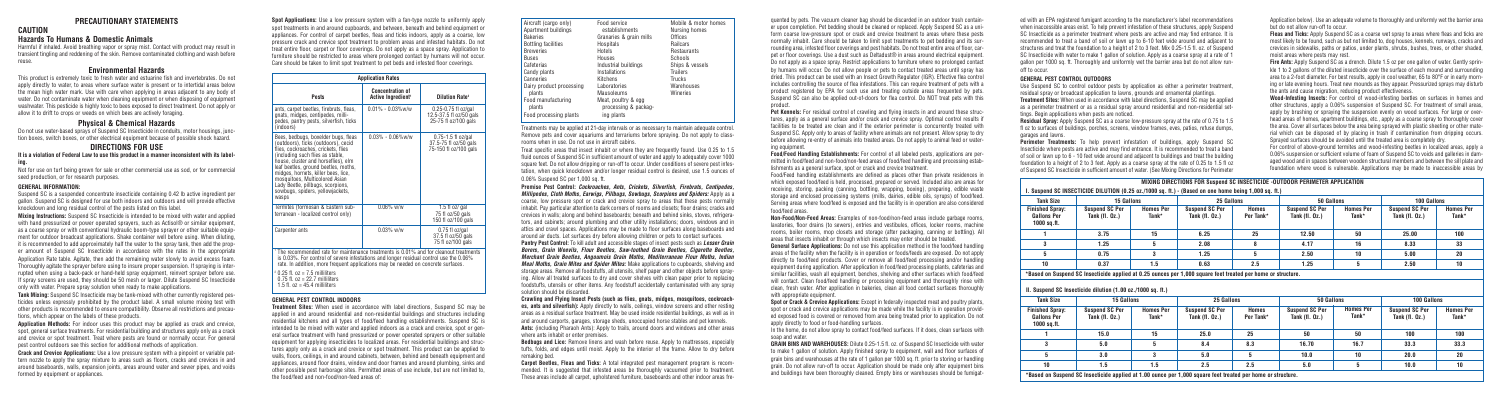# **Suspend® SC Insecticide**

#### **FIRST AID**

**If Inhaled** • Move person to fresh air.

• If person is not breathing, call 911 or an ambulance, then give artificial respiration, preferably by mouth-to-mouth, if possible.

• Call a poison control center or doctor for further treatment advice.

#### **HOT LINE NUMBER**

**Have the product container or label with you when calling a poison control center or doctor or going for treatment. You may also contact 1-800-334-7577 for emergency medical treatment.**

**FOR PRODUCT INFORMATION, CALL TOLL-FREE: 1-800-331-2867.**

#### **PRECAUTIONARY STATEMENTS**

#### **CAUTION HAZARD TO HUMANS AND DOMESTIC ANIMALS**

Harmful if inhaled. Avoid breathing vapor or spray mist. Contact with product may result in transient tingling and reddening of the skin. Remove contaminated clothing and wash before reuse.

#### **Environmental hazards**

This product is extremely toxic to fresh water and estuarine fish and invertebrates. This pesticide is highly toxic to bees exposed to direct treatment. Do not apply or allow it to drift to crops or weeds on which bees are actively foraging.

#### **DIRECTIONS FOR USE**

**It is a violation of Federal Law to use this product in a manner inconsistent with its labeling. See attached leaflet for complete Directions for Use and Precautionary Statements.**

#### **STORAGE AND DISPOSAL**

Do not contaminate water, food or feed by storage or disposal.

**STORAGE:** Mix as needed. Store in original container in a secured dry storage area. Avoid extremes in temperatures. Prevent cross-contamination with other pesticides and fertilizers. If the container is leaking and/or material is spilled, on floor or paved surfaces, absorb on sawdust or other commercially available absorbing material, sweep up and remove to chemical waste area for your disposal. Concentrate is stable at normal storage temperatures.

**PESTICIDE DISPOSAL:** Wastes resulting from the use of this product may be disposed of on site or at an approved waste disposal facility.

**CONTAINER DISPOSAL:** [less than one gallon] **If empty:** Do not reuse this container. Securely wrap container in several layers of newspaper and discard in trash or offer for recycling if available. **If partly filled:** Call your local solid waste agency or 1-800-CLEANUP for disposal instructions. Never place unused product down any indoor or outdoor drain.

[Non-Refillable] Triple rinse (or equivalent) then offer for recycling or reconditioning, or puncture and dispose of in a sanitary landfill, or by incineration, or if allowed by State and local authorities, by burning. If burned, stay out of smoke. [Refillable] Replace the dry disconnect cap if applicable, and seal all openings which have been opened during use. Return the empty container to a collection site designated by Bayer EnvironmentalScience. If the container has been damaged and cannot be returned according to the recommended procedures, contact the Customer Service Department at 1-800-843-1702 to obtain proper handling instructions.



#### **Baver Environmental Science** A Business Group of Bayer CropScience LP

Bayer Environmental Science 2 T. W. Alexander Drive Research Triangle Park, NC 27709 www.BackedByBayer.com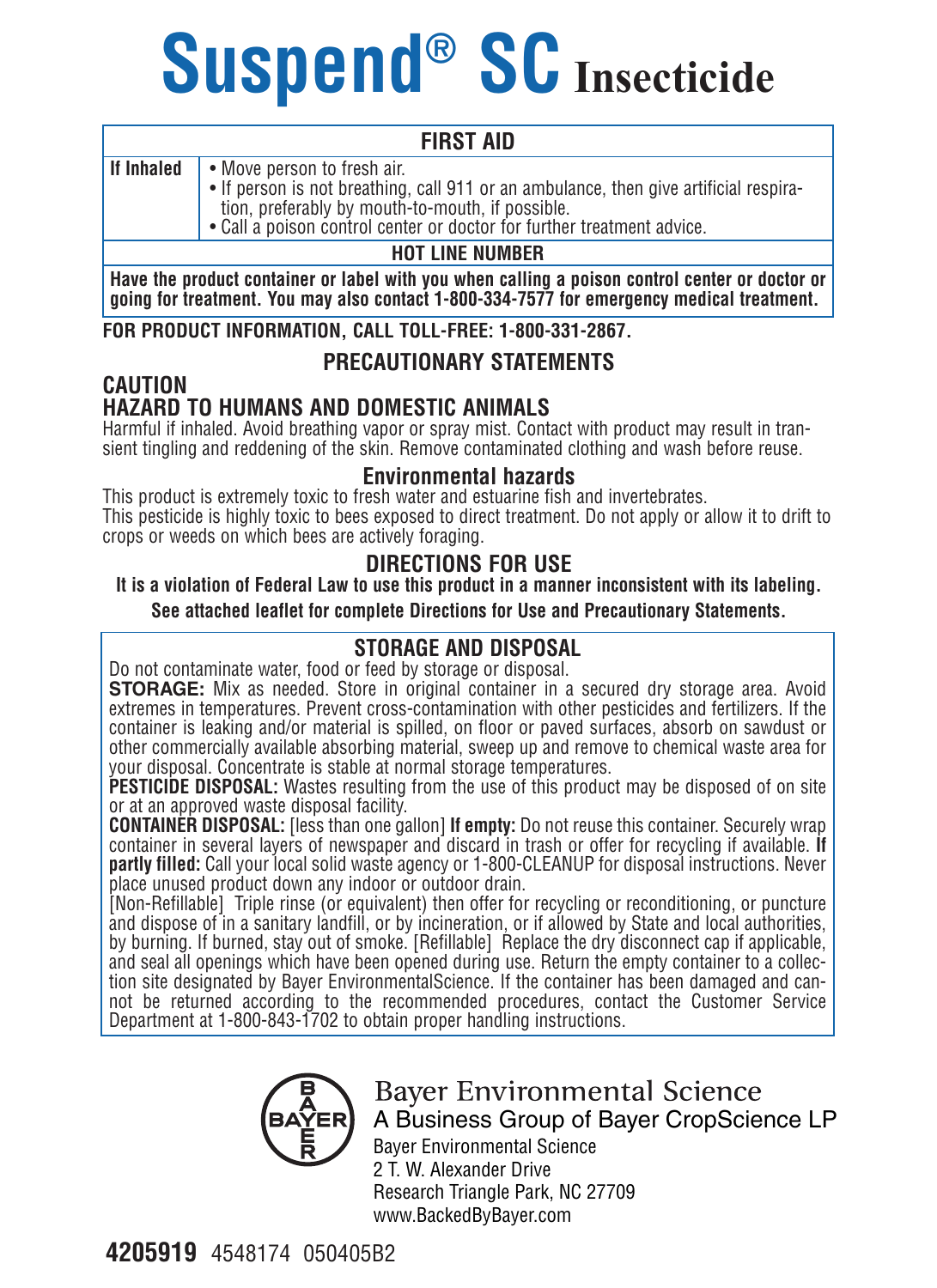# **Suspend® SC Insecticide**

**Only for Use and Storage by Pest Control Operators and/or Commercial Applicators**

- **For Residential, Industrial and Institutional Control of Major Nuisance Pests Listed on The Label**
- **Controls Numerous Pests in and around Households and Other Structures**
- **Will not Damage Paints, Plastics, Fabrics or Other Surfaces Where Water Alone Causes No Damage**
- **For Insect Control on Commercial and Residential Turf and Landscape Ornamental Plants**

**ACTIVE INGREDIENT:** 

| 100 00% |
|---------|

\*Contains 0.42 lb deltamethrin per gallon.

**EPA Reg. No. 432-763 EPA Est. No. 432-TX-1**

# **Keep out of reach of children. CAUTION**

**Si usted no entiende la etiqueta, busque a alguien para que se la explique a usted en detalle. (If you do not understand the label, find someone to explain it to you in detail.)**

|            | FIRST AID                                                                                                                                                                                                                                        |
|------------|--------------------------------------------------------------------------------------------------------------------------------------------------------------------------------------------------------------------------------------------------|
| If Inhaled | • Move person to fresh air.<br>• If person is not breathing, call 911 or an ambulance, then give artificial respiration,<br>preferably by mouth-to-mouth, if possible.<br>• Call a poison control center or doctor for further treatment advice. |
|            | <b>HOT LINE NUMBER</b>                                                                                                                                                                                                                           |
|            | Have the product container or label with you when calling a poison control center or doctor or going<br>for treatment. You may also contact 1-800-334-7577 for emergency medical treatment.                                                      |

**FOR PRODUCT INFORMATION, CALL TOLL-FREE: 1-800-331-2867.**



**Bayer Environmental Science** A Business Group of Bayer CropScience LP Bayer Environmental Science 2 T. W. Alexander Drive Research Triangle Park, NC 27709 www.BackedByBayer.com

**4205919** 4548174 050405B2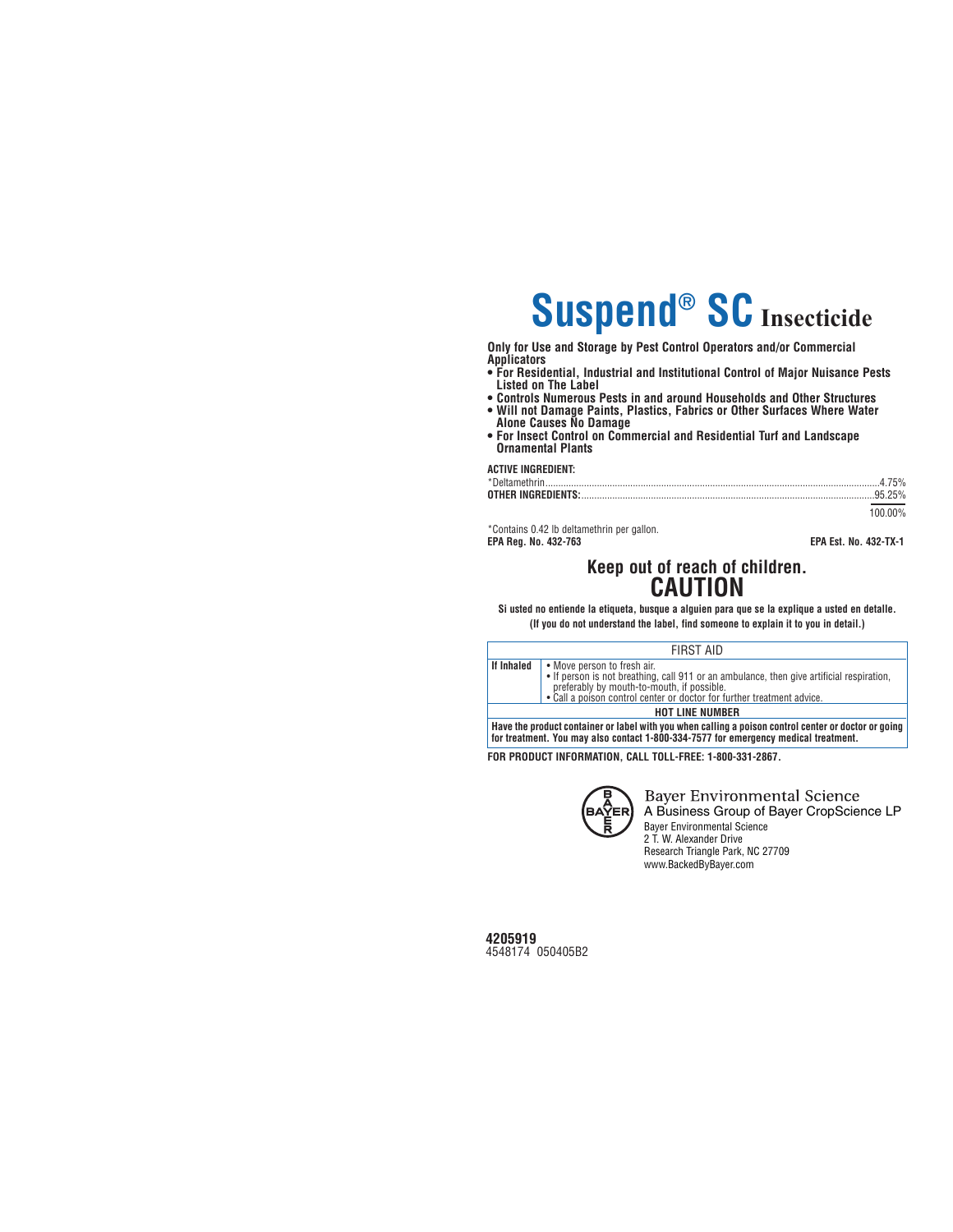# **PRECAUTIONARY STATEMENTS**

# **CAUTION**

### **Hazards To Humans & Domestic Animals**

Harmful if inhaled. Avoid breathing vapor or spray mist. Contact with product may result in transient tingling and reddening of the skin. Remove contaminated clothing and wash before reuse.

### **Environmental Hazards**

This product is extremely toxic to fresh water and estuarine fish and invertebrates. Do not apply directly to water, to areas where surface water is present or to intertidal areas below the mean high water mark. Use with care when applying in areas adjacent to any body of water. Do not contaminate water when cleaning equipment or when disposing of equipment washwater. This pesticide is highly toxic to bees exposed to direct treatment. Do not apply or allow it to drift to crops or weeds on which bees are actively foraging.

### **Physical & Chemical Hazards**

Do not use water-based sprays of Suspend SC Insecticide in conduits, motor housings, junction boxes, switch boxes, or other electrical equipment because of possible shock hazard.

# **DIRECTIONS FOR USE**

#### **It is a violation of Federal Law to use this product in a manner inconsistent with its labeling.**

Not for use on turf being grown for sale or other commercial use as sod, or for commercial seed production, or for research purposes.

#### **GENERAL INFORMATION:**

Suspend SC is a suspended concentrate insecticide containing 0.42 lb active ingredient per gallon. Suspend SC is designed for use both indoors and outdoors and will provide effective knockdown and long residual control of the pests listed on this label.

**Mixing Instructions:** Suspend SC Insecticide is intended to be mixed with water and applied with hand pressurized or power operated sprayers, such as Actisol® or similar equipment, as a coarse spray or with conventional hydraulic boom-type sprayer or other suitable equipment for outdoor broadcast applications. Shake container well before using. When diluting, it is recommended to add approximately half the water to the spray tank, then add the proper amount of Suspend SC Insecticide in accordance with the rates in the appropriate Application Rate table. Agitate, then add the remaining water slowly to avoid excess foam. Thoroughly agitate the sprayer before using to insure proper suspension. If spraying is interrupted when using a back-pack or hand-held spray equipment, reinvert sprayer before use. If spray screens are used, they should be 50 mesh or larger. Dilute Suspend SC Insecticide only with water. Prepare spray solution when ready to make applications.

**Tank Mixing:** Suspend SC Insecticide may be tank-mixed with other currently registered pesticides unless expressly prohibited by the product label. A small volume mixing test with other products is recommended to ensure compatibility. Observe all restrictions and precautions, which appear on the labels of these products.

**Application Methods:** For indoor uses this product may be applied as crack and crevice, spot, general surface treatments. For residential building and structures apply only as a crack and crevice or spot treatment. Treat where pests are found or normally occur. For general pest control outdoors see this section for additional methods of application.

**Crack and Crevice Applications:** Use a low pressure system with a pinpoint or variable pattern nozzle to apply the spray mixture to areas such as floors, cracks and crevices in and around baseboards, walls, expansion joints, areas around water and sewer pipes, and voids formed by equipment or appliances.

**Spot Applications:** Use a low pressure system with a fan-type nozzle to uniformly apply spot treatments in and around cupboards, and between, beneath and behind equipment or appliances. For control of carpet beetles, fleas and ticks indoors, apply as a coarse, low pressure crack and crevice spot treatment to problem areas and infested habitats. Do not treat entire floor, carpet or floor coverings. Do not apply as a space spray. Application to furniture should be restricted to areas where prolonged contact by humans will not occur. Care should be taken to limit spot treatment to pet beds and infested floor coverings.

|                                                                                                                                                                                                                                                                                                                                                                                                 | <b>Application Rates</b>                                  |                                                                            |
|-------------------------------------------------------------------------------------------------------------------------------------------------------------------------------------------------------------------------------------------------------------------------------------------------------------------------------------------------------------------------------------------------|-----------------------------------------------------------|----------------------------------------------------------------------------|
| <b>Pests</b>                                                                                                                                                                                                                                                                                                                                                                                    | <b>Concentration of</b><br>Active Ingredient <sup>1</sup> | <b>Dilution Rate<sup>2</sup></b>                                           |
| ants, carpet beetles, firebrats, fleas,<br>gnats, midges, centipedes, milli-<br>pedes, pantry pests, silverfish, ticks<br>(indoors)                                                                                                                                                                                                                                                             | $0.01\% - 0.03\%$ w/w                                     | $0.25 - 0.75$ fl oz/gal<br>12.5-37.5 fl oz/50 gals<br>25-75 fl oz/100 gals |
| Bees, bedbugs, boxelder bugs, fleas<br>(outdoors), ticks (outdoors), cecid<br>flies, cockroaches, crickets, flies<br>(including such flies as stable,<br>house, cluster and horseflies), elm<br>leaf beetles, ground beetles, moths,<br>midges, hornets, killer bees, lice,<br>mosquitoes, Multicolored Asian<br>Lady Beetle, pillbugs, scorpions,<br>sowbugs, spiders, yellowjackets,<br>wasps | $0.03\% - 0.06\%$ w/w                                     | $0.75 - 1.5$ fl oz/gal<br>37.5-75 fl oz/50 gals<br>75-150 fl oz/100 gals   |
| Termites (formosan & Eastern sub-<br>terranean - localized control only)                                                                                                                                                                                                                                                                                                                        | $0.06\%$ w/w                                              | 1.5 fl oz/ gal<br>75 fl oz/50 gals<br>150 fl oz/100 gals                   |
| <b>Carpenter ants</b>                                                                                                                                                                                                                                                                                                                                                                           | $0.03\%$ w/w                                              | $0.75$ fl oz/gal<br>37.5 fl oz/50 gals<br>75 fl oz/100 gals                |
| The recommended rate for maintenance treatments is 0.01% and for cleanout treatments<br>is 0.03%. For control of severe infestations and longer residual control use the 0.06%<br>rate. In addition, more frequent applications may be needed on concrete surfaces                                                                                                                              |                                                           |                                                                            |

 $0.75$  fl. oz = 22.7 milliliters 1.5 fl.  $oz = 45.4$  milliliters

 $0.25$  fl. oz = 7.5 milliliters

# **GENERAL PEST CONTROL INDOORS**

**Treatment Sites:** When used in accordance with label directions, Suspend SC may be applied in and around residential and non-residential buildings and structures including residential kitchens and all types of food/feed handling establishments. Suspend SC is intended to be mixed with water and applied indoors as a crack and crevice, spot or general surface treatment with hand pressurized or power operated sprayers or other suitable equipment for applying insecticides to localized areas. For residential buildings and structures apply only as a crack and crevice or spot treatment. This product can be applied to walls, floors, ceilings, in and around cabinets, between, behind and beneath equipment and appliances, around floor drains, window and door frames and around plumbing, sinks and other possible pest harborage sites. Permitted areas of use include, but are not limited to, the food/feed and non-food/non-feed areas of: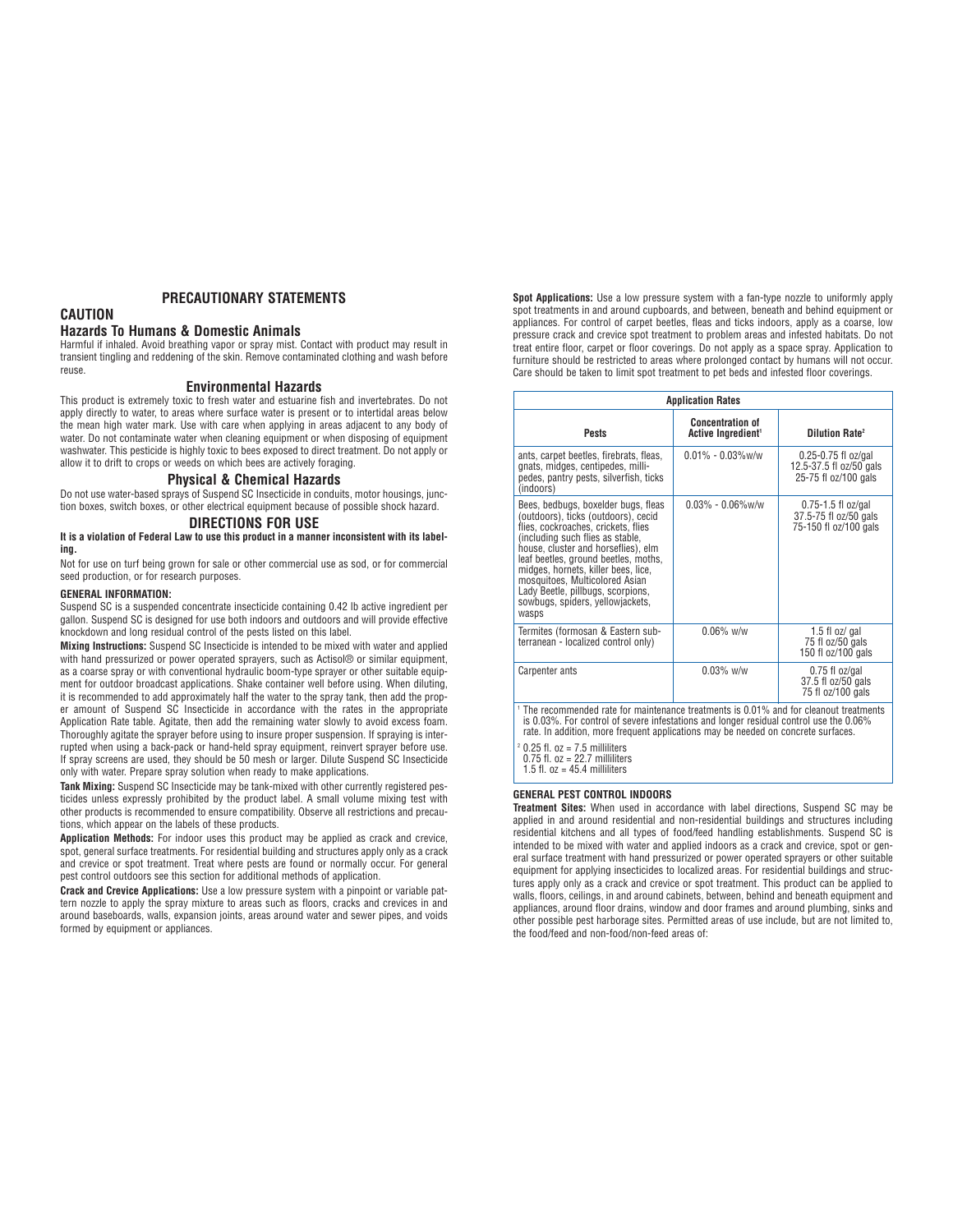| Aircraft (cargo only)<br>Apartment buildings | Food service<br>establishments | Mobile & motor homes<br>Nursing homes |
|----------------------------------------------|--------------------------------|---------------------------------------|
| <b>Bakeries</b>                              | Granaries & grain mills        | Offices                               |
| <b>Bottling facilities</b>                   | Hospitals                      | <b>Railcars</b>                       |
| <b>Breweries</b>                             | Hotels                         | Restaurants                           |
| <b>Buses</b>                                 | Houses                         | Schools                               |
|                                              |                                |                                       |
| Cafeterias                                   | Industrial buildings           | Ships & vessels                       |
| Candy plants                                 | Installations                  | <b>Trailers</b>                       |
| Canneries                                    | Kitchens                       | Trucks                                |
| Dairy product processing                     | Laboratories                   | Warehouses                            |
| plants                                       | Mausoleums                     | Wineries                              |
| Food manufacturing                           | Meat, poultry & egg            |                                       |
| plants                                       | processing & packag-           |                                       |
| Food processing plants                       | ing plants                     |                                       |

Treatments may be applied at 21-day intervals or as necessary to maintain adequate control. Remove pets and cover aquariums and terrariums before spraying. Do not apply to classrooms when in use. Do not use in aircraft cabins.

Treat specific areas that insect inhabit or where they are frequently found. Use 0.25 to 1.5 fluid ounces of Suspend SC in sufficient amount of water and apply to adequately cover 1000 square feet. Do not allow dripping or run-off to occur. Under conditions of severe pest infestation, when quick knockdown and/or longer residual control is desired, use 1.5 ounces of 0.06% Suspend SC per 1,000 sq. ft.

**Premise Pest Control: Cockroaches, Ants, Crickets, Silverfish, Firebrats, Centipedes, Millipedes, Cloth Moths, Earwigs, Pillbugs, Sowbugs, Scorpions and Spiders:** Apply as a coarse, low pressure spot or crack and crevice spray to areas that these pests normally inhabit. Pay particular attention to dark corners of rooms and closets; floor drains; cracks and crevices in walls; along and behind baseboards; beneath and behind sinks, stoves, refrigerators, and cabinets; around plumbing and other utility installations; doors, windows and in attics and crawl spaces. Applications may be made to floor surfaces along baseboards and around air ducts. Let surfaces dry before allowing children or pets to contact surfaces.

**Pantry Pest Control:** To kill adult and accessible stages of insect pests such as **Lesser Grain Borers, Grain Weevils, Flour Beetles, Saw-toothed Grain Beetles, Cigarette Beetles, Merchant Grain Beetles, Angoumois Grain Moths, Mediterranean Flour Moths, Indian Meal Moths, Grain Mites and Spider Mites:** Make applications to cupboards, shelving and storage areas. Remove all foodstuffs, all utensils, shelf paper and other objects before spraying. Allow all treated surfaces to dry and cover shelves with clean paper prior to replacing foodstuffs, utensils or other items. Any foodstuff accidentally contaminated with any spray solution should be discarded.

**Crawling and Flying Insect Pests (such as flies, gnats, midges, mosquitoes, cockroaches, ants and silverfish):** Apply directly to walls, ceilings, window screens and other resting areas as a residual surface treatment. May be used inside residential buildings, as well as in and around carports, garages, storage sheds, unoccupied horse stables and pet kennels. **Ants:** (including Pharaoh Ants): Apply to trails, around doors and windows and other areas where ants inhabit or enter premises.

**Bedbugs and Lice:** Remove linens and wash before reuse. Apply to mattresses, especially tufts, folds, and edges until moist. Apply to the interior of the frame. Allow to dry before remaking bed.

**Carpet Beetles, Fleas and Ticks:** A total integrated pest management program is recommended. It is suggested that infested areas be thoroughly vacuumed prior to treatment. These areas include all carpet, upholstered furniture, baseboards and other indoor areas fre-

quented by pets. The vacuum cleaner bag should be discarded in an outdoor trash container upon completion. Pet bedding should be cleaned or replaced. Apply Suspend SC as a uniform coarse low-pressure spot or crack and crevice treatment to areas where these pests normally inhabit. Care should be taken to limit spot treatments to pet bedding and its surrounding area, infested floor coverings and pest habitats. Do not treat entire area of floor, carpet or floor coverings. Use a dust such as Deltadust® in areas around electrical equipment. Do not apply as a space spray. Restrict applications to furniture where no prolonged contact by humans will occur. Do not allow people or pets to contact treated areas until spray has dried. This product can be used with an Insect Growth Regulator (IGR). Effective flea control includes controlling the source of flea infestations. This can require treatment of pets with a product registered by EPA for such use and treating outside areas frequented by pets. Suspend SC can also be applied out-of-doors for flea control. Do NOT treat pets with this product.

Pet Kennels: For residual control of crawling and flying insects in and around these structures, apply as a general surface and/or crack and crevice spray. Optimal control results if facilities to be treated are clean and if the exterior perimeter is concurrently treated with Suspend SC. Apply only to areas of facility where animals are not present. Allow spray to dry before allowing re-entry of animals into treated areas. Do not apply to animal feed or watering equipment.

**Food/Feed Handling Establishments:** For control of all labeled pests, applications are permitted in food/feed and non-food/non-feed areas of food/feed handling and processing establishments as a general surface, spot or crack and crevice treatment.

Food/Feed handling establishments are defined as places other than private residences in which exposed food/feed is held, processed, prepared or served. Included also are areas for receiving, storing, packing (canning, bottling, wrapping, boxing), preparing, edible waste storage and enclosed processing systems (mills, dairies, edible oils, syrups) of food/feed. Serving areas where food/feed is exposed and the facility is in operation are also considered food/feed areas.

**Non-Food/Non-Feed Areas:** Examples of non-food/non-feed areas include garbage rooms, lavatories, floor drains (to sewers), entries and vestibules, offices, locker rooms, machine rooms, boiler rooms, mop closets and storage (after packaging, canning or bottling). All areas that insects inhabit or through which insects may enter should be treated.

**General Surface Applications:** Do not use this application method in the food/feed handling areas of the facility when the facility is in operation or foods/feeds are exposed. Do not apply directly to food/feed products. Cover or remove all food/feed processing and/or handling equipment during application. After application in food/feed processing plants, cafeterias and similar facilities, wash all equipment, benches, shelving and other surfaces which food/feed will contact. Clean food/feed handling or processing equipment and thoroughly rinse with clean, fresh water. After application in bakeries, clean all food contact surfaces thoroughly with appropriate equipment.

**Spot or Crack & Crevice Applications:** Except in federally inspected meat and poultry plants, spot or crack and crevice applications may be made while the facility is in operation provided exposed food is covered or removed from area being treated prior to application. Do not apply directly to food or food-handling surfaces.

In the home, do not allow spray to contact food/feed surfaces. If it does, clean surfaces with soap and water

**GRAIN BINS AND WAREHOUSES:** Dilute 0.25-1.5 fl. oz. of Suspend SC Insecticide with water to make 1 gallon of solution. Apply finished spray to equipment, wall and floor surfaces of grain bins and warehouses at the rate of 1 gallon per 1000 sq. ft. prior to storing or handling grain. Do not allow run-off to occur. Application should be made only after equipment bins and buildings have been thoroughly cleaned. Empty bins or warehouses should be fumigat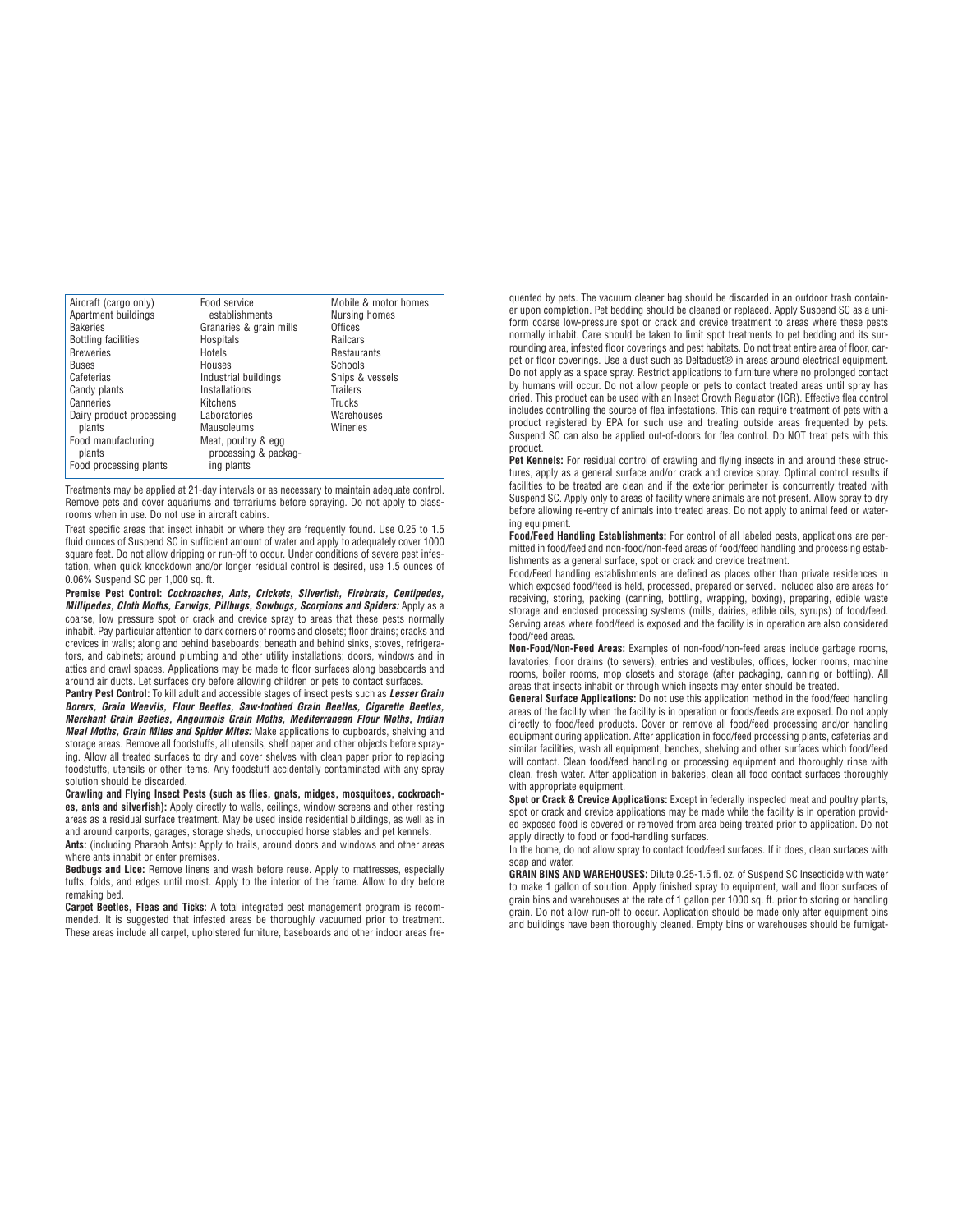ed with an EPA registered fumigant according to the manufacturer's label recommendations when inaccessible areas exist. To help prevent infestation of these structures, apply Suspend SC Insecticide as a perimeter treatment where pests are active and may find entrance. It is recommended to treat a band of soil or lawn up to 6-10 feet wide around and adjacent to structures and treat the foundation to a height of 2 to 3 feet. Mix 0.25-1.5 fl. oz. of Suspend SC Insecticide with water to make 1 gallon of solution. Apply as a coarse spray at a rate of 1 gallon per 1000 sq. ft. Thoroughly and uniformly wet the barrier area but do not allow runoff to occur.

# **GENERAL PEST CONTROL OUTDOORS**

Use Suspend SC to control outdoor pests by application as either a perimeter treatment, residual spray or broadcast application to lawns, grounds and ornamental plantings.

**Treatment Sites:** When used in accordance with label directions, Suspend SC may be applied as a perimeter treatment or as a residual spray around residential and non-residential settings. Begin applications when pests are noticed.

**Residual Spray:** Apply Suspend SC as a coarse low-pressure spray at the rate of 0.75 to 1.5 fl oz to surfaces of buildings, porches, screens, window frames, eves, patios, refuse dumps, garages and lawns.

**Perimeter Treatments:** To help prevent infestation of buildings, apply Suspend SC Insecticide where pests are active and may find entrance. It is recommended to treat a band of soil or lawn up to 6 - 10 feet wide around and adjacent to buildings and treat the building foundation to a height of 2 to 3 feet. Apply as a coarse spray at the rate of 0.25 to 1.5 fl oz of Suspend SC Insecticide in sufficient amount of water. (See Mixing Directions for Perimeter

Application below). Use an adequate volume to thoroughly and uniformly wet the barrier area but do not allow run-off to occur.

**Fleas and Ticks:** Apply Suspend SC as a coarse wet spray to areas where fleas and ticks are most likely to be found, such as but not limited to, dog houses, kennels, runways, cracks and crevices in sidewalks, paths or patios, under plants, shrubs, bushes, trees, or other shaded, moist areas where pests may rest.

**Fire Ants:** Apply Suspend SC as a drench. Dilute 1.5 oz per one gallon of water. Gently sprinkle 1 to 2 gallons of the diluted insecticide over the surface of each mound and surrounding area to a 2-foot diameter. For best results, apply in cool weather, 65 to 80°F or in early morning or late evening hours. Treat new mounds as they appear. Pressurized sprays may disturb the ants and cause migration, reducing product effectiveness.

**Wood-Infesting Insects:** For control of wood-infesting beetles on surfaces in homes and other structures, apply a 0.06% suspension of Suspend SC. For treatment of small areas, apply by brushing or spraying the suspension evenly on wood surfaces. For large or overhead areas of homes, apartment buildings, etc., apply as a coarse spray to thoroughly cover the area. Cover all surfaces below the area being sprayed with plastic sheeting or other material which can be disposed of by placing in trash if contamination from dripping occurs. Sprayed surfaces should be avoided until the treated area is completely dry.

For control of above-ground termites and wood-infesting beetles in localized areas, apply a 0.06% suspension or sufficient volume of foam of Suspend SC to voids and galleries in damaged wood and in spaces between wooden structural members and between the sill plate and foundation where wood is vulnerable. Applications may be made to inaccessible areas by

| MIXING DIRECTIONS FOR Suspend SC INSECTICIDE -OUTDOOR PERIMETER APPLICATION                                  |                                                             |                           |                                         |                           |                                           |                           |                                           |                           |
|--------------------------------------------------------------------------------------------------------------|-------------------------------------------------------------|---------------------------|-----------------------------------------|---------------------------|-------------------------------------------|---------------------------|-------------------------------------------|---------------------------|
| . Suspend SC INSECTICIDE DILUTION (0.25 oz./1000 sq. ft.) - (Based on one home being 1,000 sq. ft.)          |                                                             |                           |                                         |                           |                                           |                           |                                           |                           |
| <b>Tank Size</b>                                                                                             | 15 Gallons                                                  |                           | 25 Gallons                              |                           | 50 Gallons                                |                           | 100 Gallons                               |                           |
| <b>Finished Spray:</b><br><b>Gallons Per</b><br>$1000$ sq.ft.                                                | <b>Suspend SC Per</b><br>Tank $(f1. 0z.)$                   | <b>Homes Per</b><br>Tank* | <b>Suspend SC Per</b><br>Tank (fl. Oz.) | <b>Homes</b><br>Per Tank* | <b>Suspend SC Per</b><br>Tank $(fl. 0z.)$ | <b>Homes Per</b><br>Tank* | <b>Suspend SC Per</b><br>Tank $(f1. 0z.)$ | <b>Homes Per</b><br>Tank* |
|                                                                                                              | 3.75                                                        | 15                        | 6.25                                    | 25                        | 12.50                                     | 50                        | 25.00                                     | 100                       |
| 3                                                                                                            | 1.25                                                        | 5                         | 2.08                                    | 8                         | 4.17                                      | 16                        | 8.33                                      | 33                        |
| 5                                                                                                            | 0.75                                                        | 3                         | 1.25                                    | 5                         | 2.50                                      | 10                        | 5.00                                      | 20                        |
| 10                                                                                                           | 0.37                                                        | 1.5                       | 0.63                                    | 2.5                       | 1.25                                      | 5                         | 2.50                                      | 10                        |
| *Based on Suspend SC Insecticide applied at 0.25 ounces per 1,000 square feet treated per home or structure. |                                                             |                           |                                         |                           |                                           |                           |                                           |                           |
|                                                                                                              |                                                             |                           |                                         |                           |                                           |                           |                                           |                           |
|                                                                                                              | II. Suspend SC Insecticide dilution (1.00 oz./1000 sq. ft.) |                           |                                         |                           |                                           |                           |                                           |                           |
| <b>Tank Size</b>                                                                                             | 15 Gallons                                                  |                           | 25 Gallons                              |                           | 50 Gallons                                |                           | 100 Gallons                               |                           |
| <b>Finished Spray:</b><br><b>Gallons Per</b><br>$1000$ sq.ft.                                                | <b>Suspend SC Per</b><br>Tank (fl. Oz.)                     | <b>Homes Per</b><br>Tank* | <b>Suspend SC Per</b><br>Tank (fl. Oz.) | <b>Homes</b><br>Per Tank* | <b>Suspend SC Per</b><br>Tank $(fl. Oz.)$ | <b>Homes Per</b><br>Tank* | <b>Suspend SC Per</b><br>Tank $(fl. Oz.)$ | <b>Homes Per</b><br>Tank* |
|                                                                                                              | 15.0                                                        | 15                        | 25.0                                    | 25                        | 50                                        | 50                        | 100                                       | 100                       |
| 3                                                                                                            | 5.0                                                         | 5                         | 8.4                                     | 8.3                       | 16.70                                     | 16.7                      | 33.3                                      | 33.3                      |
| 5                                                                                                            | 3.0                                                         | 3                         | 5.0                                     | 5                         | 10.0                                      | 10                        | 20.0                                      | 20                        |
| 10                                                                                                           | 1.5                                                         | 1.5                       | 2.5                                     | 2.5                       | 5.0                                       | 5                         | 10.0                                      | 10                        |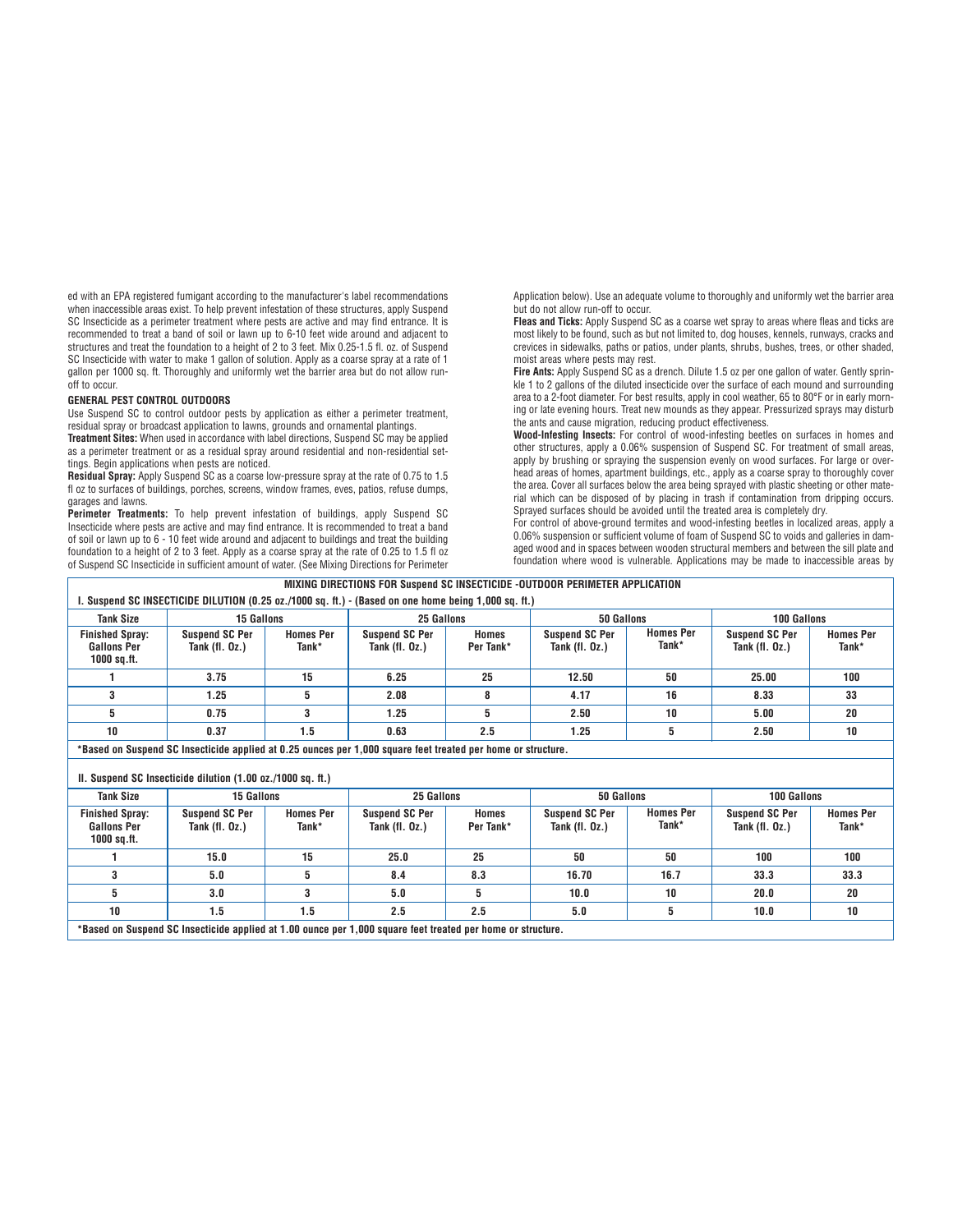drilling and then injecting the suspension or foam with a suitable directional injector into the damaged wood or wall voids. All treatment holes drilled in construction elements in commonly occupied areas of structures must be securely plugged.

Termite carton nests in building voids may be injected with 0.06% suspension or foam using a pointed injection tool. Multiple injection points to varying depths may be necessary. It is desirable to physically remove carton nest material from building voids when such nests are found.

Application to attics, crawl spaces, unfinished basements, or man-made voids may be made with a coarse fan spray of 0.06% suspension to control exposed worker and winged reproductive forms of termites. For control of swarming or reproductive stages of termites, apply a 0.06% suspension to the swarm or area on which they collect.

The purpose of such applications of Suspend SC is to kill workers or winged reproductive forms which may be present at the time of treatment. Such applications are not a substitute for mechanical alteration, soil treatment or foundation treatment but are merely a supplement.

Do not apply solution until location of heat or air conditioning ducts, vents, water and sewer lines and electrical conduits are known and identified. When located, applications may be made around these structures. However, caution must be taken to avoid contamination of these structural elements and airways.

For control of above-ground termites inside trees, utility poles, fencing and decking materials and similar structural members, drill to find the interior infested cavity and inject 0.06% suspension or foam using an appropriate treatment tool with a splashback guard.

Termite carton nests in trees may be injected with 0.06% suspension or foam using a pointed injection tool. Multiple injection points to varying depths may be necessary. It is desirable to physically remove carton nest material from trees when such nests are found.

For protection of firewood from carpenter ants and termites, treat soil beneath firewood prior to stacking with a 0.06% suspension at 1 gallon per 8 square feet to prevent carpenter ant or termite infestation. DO NOT treat firewood with this product.

For control of carpenter ants in houses and other structures, use a 0.06% suspension and apply as a general surface, spot, crack and crevice or wall void application. Apply around doors and windows and other places where carpenter ants may enter the premises. Spray or foam into cracks and crevices through small drilled holes into voids where these ants or their nests are present. Use a sufficient amount of coarse spray or foam to cover the area. Do not exceed 1 gallon of dilute suspension per 1000 square feet of treated surface.

For control of carpenter ants inside trees, utility poles, fencing and decking materials and similar structural members, drill to find the interior infested cavity and inject 0.06% suspension or foam using an appropriate treatment tool with a splashback guard.

For control of tunneling carpenter ants in soil, apply a 0.06% suspension as a drench or inject the suspension or foam at intervals of 8 to 12 inches. Establish a uniform vertical barrier at the edge of walls, driveways or other hard surfaces where ants are tunneling beneath the surfaces.

For control of carpenter bees in structures, apply a 0.06% suspension or sufficient volume of foam directly into gallery entrance holes. Following treatment, the entrance holes may be left open 24 hours to be certain that returning adult bees are killed. When there is no activity, the hole may be sealed with a suitable sealant.

**Foam Application Use Directions:** Suspend SC can be converted to a foam and the foam used to treat structural voids to control insect and arthropod pests in walls, under slabs or in other void areas. Mix end-use dilution of Suspend SC with manufacturer's recommended volume of foaming agent. Use the recommended rate suspension converted to a foam to achieve the desired foam expansion ratios. Verify before treatment that the foaming agent is compatible with Suspend SC.

**Turfgrass Applications:** Suspend SC controls a broad spectrum of insects on turfgrasses and ornamental plants in outdoor areas such as athletic fields, recreational areas, residential landscapes, parks, and public and commercial sites such as around institutional commercial and industrial buildings.

Uniform coverage is essential. Begin applications when pests are evident. Apply Suspend SC as a broadcast application using a conventional hydraulic boom-type sprayer or other suitable equipment for turfgrass pests according to the rates listed in the Application Rates for Turfgrass Sites table. Apply using a minimum of 2 gallons of water per 1000 sq. ft. Higher volumes (4 to 10 gallons of water per 1000 sq. ft.) may be needed for adequate coverage of dense turfgrass canopies and/or turfgrasses maintained under high mowing heights. Allow sufficient time for the application to dry before allowing pets or people to enter treatment area.

Target insects must be exposed to the insecticide to be controlled. For optimum control of surface-feeding insects, delay irrigation or mowing for 24 hours after application. For subsurface-feeding insects, irrigate with 0.25 to 0.5 inch of water immediately after application.

#### **Application Rates For Turfgrass Sites:**

| <b>Sites</b>                                                                                                                             | <b>Pests</b>                                                                                                                                                                                                                                                                                            | <b>Rates</b>                                                                                                   | <b>Remarks</b>                                                                                                                                                                                                                                                                                                                                                                                                    |
|------------------------------------------------------------------------------------------------------------------------------------------|---------------------------------------------------------------------------------------------------------------------------------------------------------------------------------------------------------------------------------------------------------------------------------------------------------|----------------------------------------------------------------------------------------------------------------|-------------------------------------------------------------------------------------------------------------------------------------------------------------------------------------------------------------------------------------------------------------------------------------------------------------------------------------------------------------------------------------------------------------------|
| Athletic<br>fields, recre-<br>ational areas,<br>lawns &<br>grounds,<br>residential<br>areas, parks,<br>public and<br>commercial<br>sites | Ants, armyworms,<br>centipedes, chiq-<br>gers, cockroaches,<br>crickets, cut-<br>worms.<br>fleas(adult),<br>grasshoppers,<br>ground beetles,<br>Japanese beetles<br>(adults), leafhop-<br>pers, mealybugs,<br>pillbugs, scorpi-<br>ons, sod web-<br>worms, sowbugs,<br>springtails, spi-<br>ders, ticks | $0.4$ to $0.6$ fl<br>oz/1000 sq. ft<br>or<br>17.5 to 26 fl<br>oz/Acre<br>nr<br>$0.06$ to $0.08$ lb ai/A        | Apply when pests<br>become evident.<br>Apply as a broadcast<br>spray in a minimum of 2<br>gallons of water per<br>1000 sq. ft.<br>Delay irrigation or mow-<br>ing for 24 hours after<br>application for optimum<br>control of surface-feed-<br>ers such as cutworms<br>and webworms. For sub-<br>surface - feeders, such<br>as mole crickets, irrigate<br>with $0.25$ to $0.5$ inch of<br>water immediately after |
|                                                                                                                                          | Annual bluegrass<br>weevil (adult), bill-<br>bugs (adult), black<br>turfgrass ataenius<br>(adult), chinch<br>bugs, mites*, mole<br>crickets.                                                                                                                                                            | $0.6$ to $0.9$ fl<br>oz/1000 sq. ft.<br><sub>0r</sub><br>26 to 39 fl oz/Acre<br>nr<br>$0.08$ to $0.13$ lb ai/A | application.<br>The addition of a sili-<br>cone surfactant may<br>enhance mole cricket<br>control.                                                                                                                                                                                                                                                                                                                |

### **\*Suppression Only**

**Tank Mixing:** Suspend SC Insecticide has been found to be compatible with many commonly used pest control and fertilizer products. When tank-mixing Suspend SC, observe all restrictions and precautions and limitations which appear on the label of each product. For any tank-mixture which has not been previously tested, mix the correct proportion of products and water in a quart jar to ensure proper physical compatibility of the mixture. Tank mixtures of Suspend SC with silicone surfactants may improve the control of some insects. **NOTE: In New York State, product may not be applied to turf within 100 feet of a coastal**